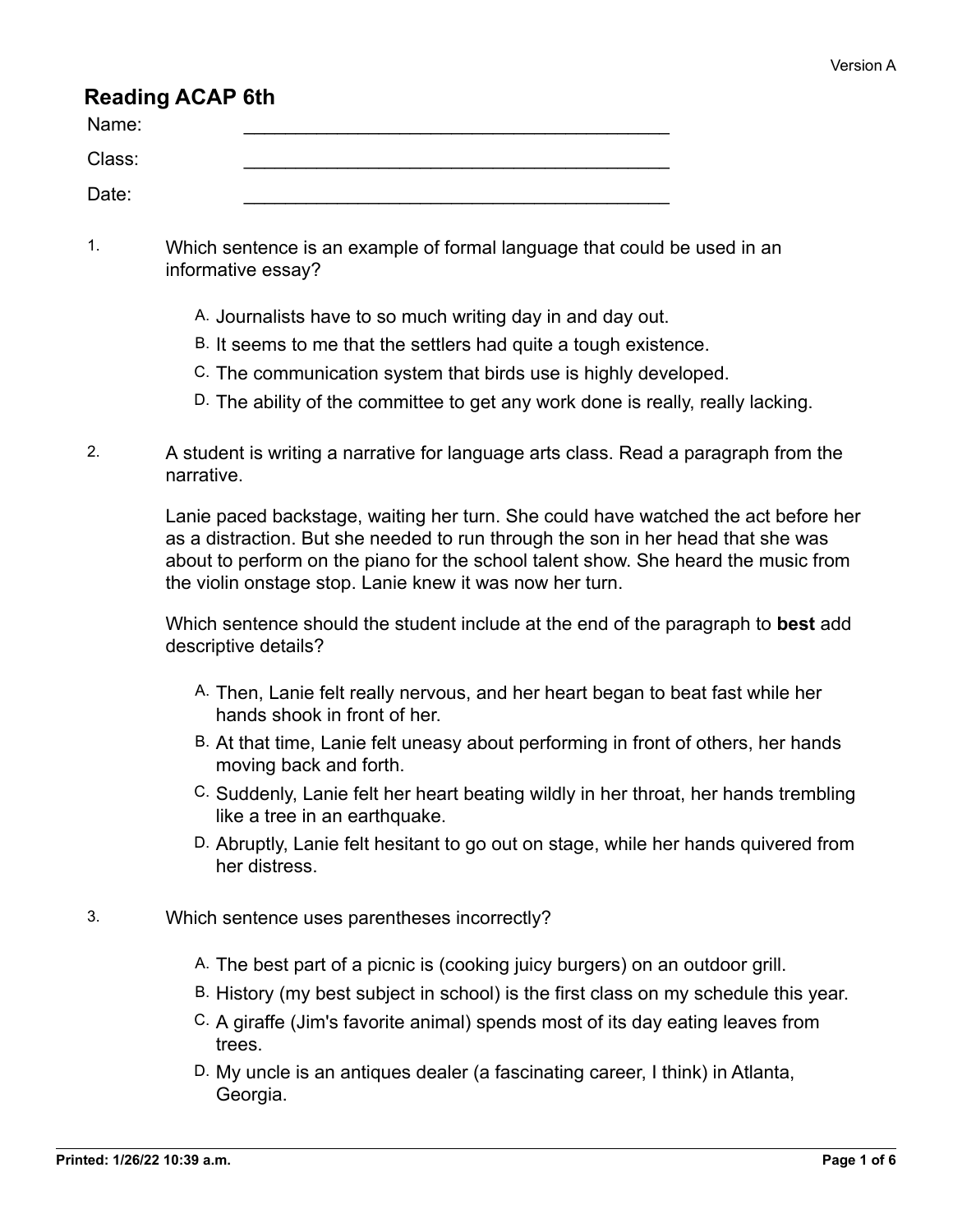## **A Quick Guide to Snow and Snowflakes**

Are there days when you wish for snow? If you live in a warm, dry place like one of the Arizona deserts, snow almost never falls. Florida, on the other hand, has plenty of moisture, but the temperatures are often not low enough for snow to form. Snow requires two things: moisture and low temperatures. Snow crystals cannot form without both of these.

#### **What is snow?**

Snow is precipitation in the form of ice crystals. Ice crystals form in a cloud when the temperature in the cloud is below freezing. Freezing occurs at 32 degrees Fahrenheit. Water droplets form when water changes from a vapor to a liquid. The tiny water droplets then freeze into ice crystals. When the Sun heats the water in lakes or streams, the water evaporates—or turns into vapor. This vapor rises into the atmosphere, condenses, and forms clouds. If the atmosphere is warm, rain falls from the clouds. If the atmosphere is cold (below freezing), snow falls.

#### **What are snow crystals?**

Scientists use the term "snow crystal" and "snowflake" to describe two different things. A snow crystal is a single crystal of ice, but a snowflake is a cluster of snow crystals that falls to Earth. Snow crystals are very different from sleet.

Sleet occurs when drops of rain freeze as they fall to Earth. Snow crystals, on the other hand, are formed in a cloud before they fall to Earth.

Dr. Kenneth Libbrech, a physics professor at the California Institute of Technology, studies snow crystals. He puts them under high-powered microscopes and photographs them. He says that the most basic form of a snow crystal is a hexagonal prism (figure 1). Some are long and thin. Others are short and thick. The size varies, but the shape remains the same. Small snow crystals usually take the simple form of a hexagonal prism.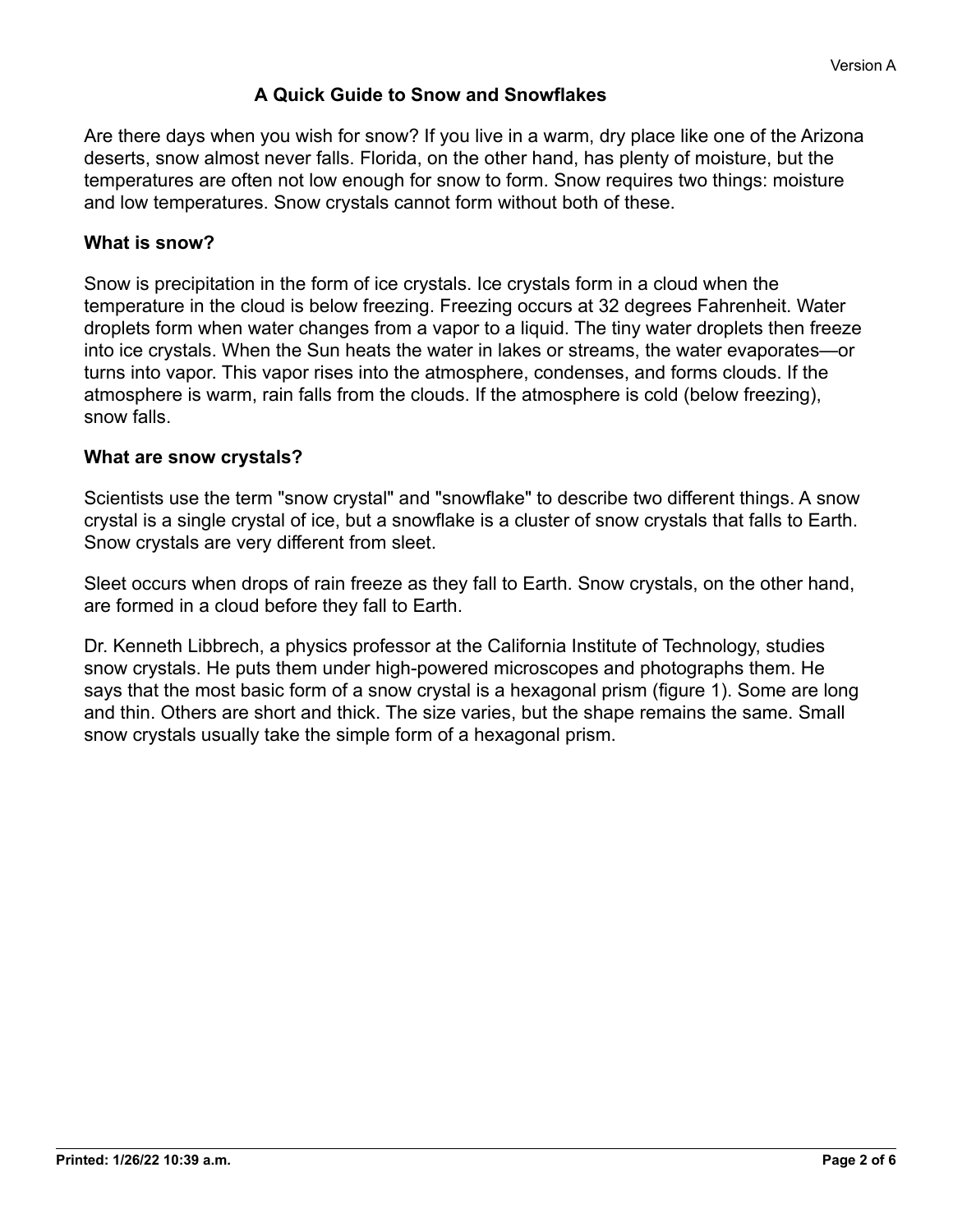

As snow crystals grow, branches sprout from the corners to make more complicated shapes. There are six corners, so most snow crystals have six arms. The arms tend to grow at about the same rate, so they are all the same length. Of course, not all snow crystals have a perfect shape. It is difficult to see some snow crystals with the human eye. This is a drawing of one that was photographed through a high-powered microscope (figure 2).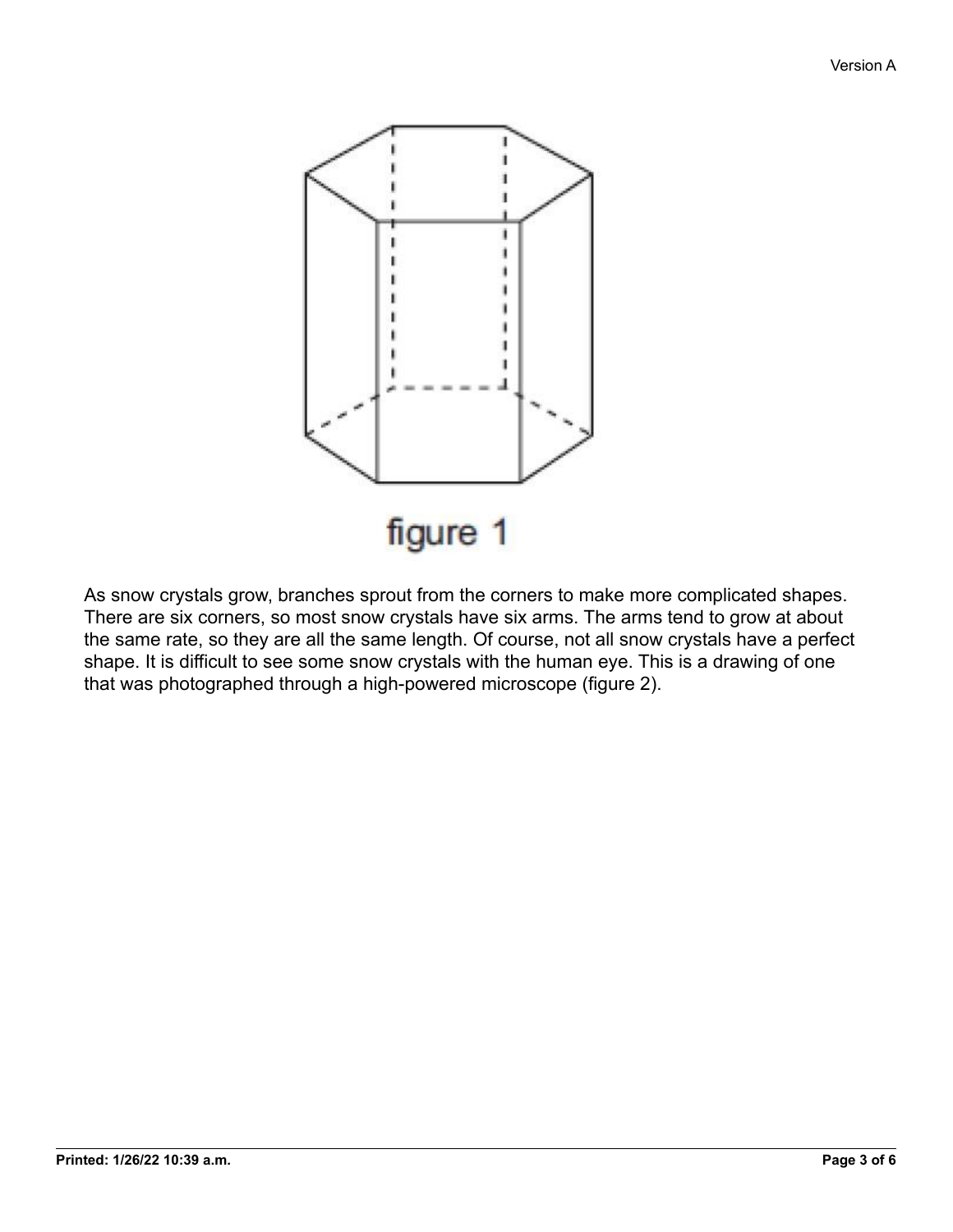

figure 2

### **What are snowflakes?**

Snowflakes occur when snow crystals join together. Most snowflakes are about a half an inch wide. Much-larger snowflakes may form when the ground temperature is near freezing and light winds are blowing. Big snowflakes can be almost two inches wide. It is difficult to measure snowflakes, however, since they tend to melt!

#### **Why is snow white?**

Snow crystals have no color at all. When they fall as snowflakes, they appear white. Most natural materials, such as grass, dirt, or rocks, absorb some sunlight, which gives them their colors. Snow does not absorb sunlight. It reflect almost all light, so it looks white.

Sometimes deep snow will appear blue. As the light travels through many layers of snow, some of it is absorbed. Red light is absorbed more easily than blue light, so the light bouncing back tends to look blue.

#### **Why is snow crunchy?**

Snow affects how sound waves travel. When the snow is fresh and fluffy, it absorbs sound waves. Poets write about how quiet the world sounds after a snowstorm. They are making a scientific observation. New snow has a sound-dampening effect.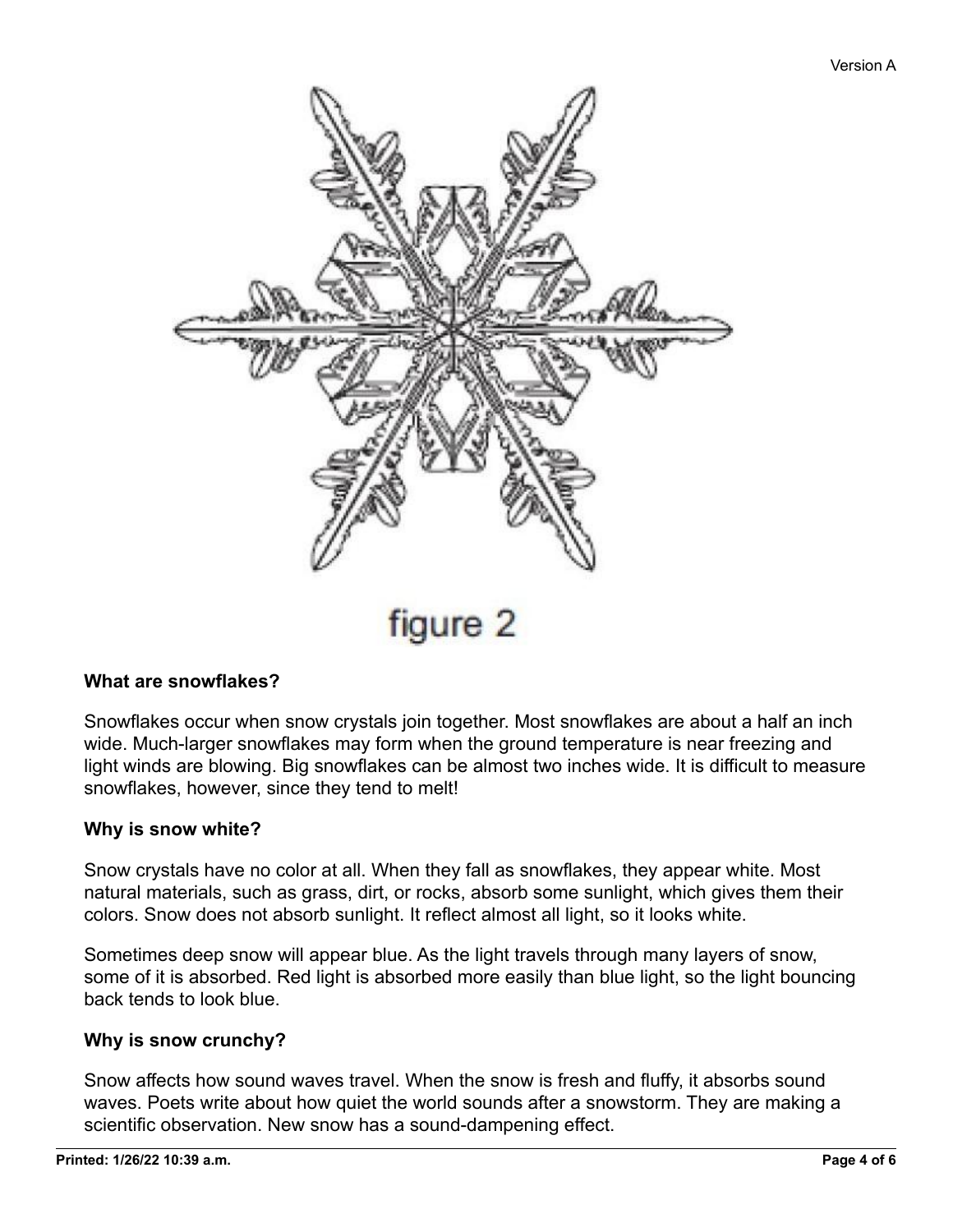But as the snow is packed down, the snow crystals compress together. This creates a crunchy or creaking sound. Experts at the National Snow and Ice Data Center say that "the colder the snow, the louder the crunch." As the snow begins to melt, it makes no noise at all.

## **Why study snow?**

Scientists like Dr. Libbrecht study snowflakes to understand exactly how they form and assemble themselves into particular shapes. This is called self-assembly. Snowflakes use a simple form of self-assembly. The cells in our body, for example, form and divide on their own. Biological self-assembly, the kind that occurs in the human body, is much more complex than snowflake self-assembly. However, scientists often gain insight into more complex mechanisms by understanding simple ones. "There is a great deal of interesting physics, chemistry, and materials science wrapped up in snowflake growth, and studying the lowly snowflake may indeed teach us something useful," Dr. Libbrecht says. He adds, "History has shown over and over that the fundamental knowledge gained by doing basic science (without worrying about what it's good for) often leads to engineering applications." Dr. Libbrecht does not know what those applications might be, but he thinks that scientists should try to understand how nature works because all knowledge is useful.

When people learn that he studies snowflakes, many ask, "Is every snowflake unique?"

"Yes!" he says, and then he explains. "It's like shuffling a deck and getting the exact same shuffle for 52 cards. You could shuffle every second for the entire life of the universe, and you wouldn't come close to getting two of the same."

Each and every snowflake is amazing in its own way.

- 4. Which sentence from the passage **best** supports the idea that each snowflake is an original?
	- A. As snow crystals grow, branches sprout from the corners to make more complicated shapes.
	- B. It is difficult to see some snow crystals with the human eye.
	- C. Much-larger snowflakes may form when the ground temperature is near freezing and light winds are blowing.
	- D. Each and every snowflake is amazing in its own way.
- 5. In the section, "What are snow crystals?" how is the idea of the shape of snow crystals introduced?
	- A. by explaining the process scientists use to observe snow crystals
	- B. by presenting anecdotes from scientists who have studied snow crystals in nature
	- C. by comparing opinions from different scientists about snow crystals
	- D. by sharing the way scientists believe the formation of snow crystals occurs